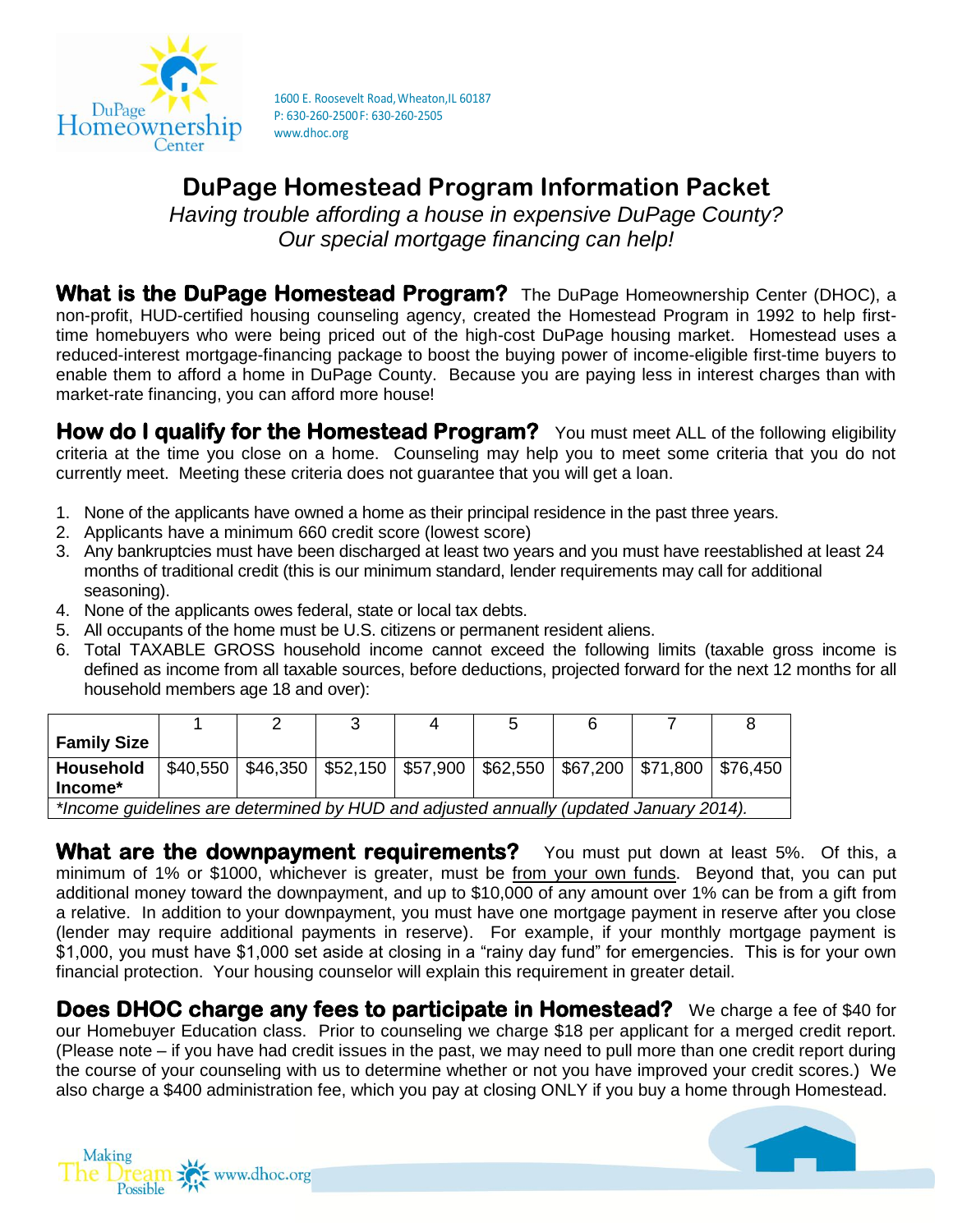

Are there any restrictions on the house I can buy? You select the house you want to buy with the following restrictions: (1) The house price will depend on what you can afford, but in no case can it exceed \$214,000; (2) The house must be located in DuPage County; (3) The home may NOT be located in Aurora or Bolingbrook; (4) No multifamily dwellings (you can buy a condominium, townhouse, or your side of a duplex); (5) The house must pass a DuPage County Housing Quality Standards inspection; (6) You must be able to afford the property as determined by your counselor and mortgage lender.

## **Can I buy a house through this program if I have bad credit or too much debt?**

DHOC will counsel you on budgeting and credit management so that eventually you may qualify for a mortgage. Please understand that you may be facing six months or more of work to address past problems before you can qualify for a mortgage. **DON'T BE DISCOURAGED!** It is definitely worth the time and effort to become financially stronger so that you can eventually buy a home. We encourage you to enter the program.

### **How long will it take to buy a home through the Homestead Program?** That

depends on two key factors:

- 1. Your financial situation when you enter the program you have to meet the underwriting criteria for the first mortgage product program. Some of the key concerns will be minimum downpayment, credit scores and time on the job. These criteria change from time to time based on what is happening in the mortgage lending industry. (For example, in the wake of the recent foreclosure crisis, lenders are raising the minimum required credit scores.) Your housing counselor will advise regarding these issues.
- 2. The availability of funds because this program is partially funded using government money, DHOC has only limited control over both the timing and amount of funds available.

#### *Remember that counseling can help you work through credit problems and other issues if you do not qualify to purchase when you enter the program.*

### **How do I enter the program?**

### *We now offer two ways to enter counseling at DHOC! Our new GATEWAY TO HOMEOWNERSHIP ORIENTATION is recommended for people who are not yet ready to buy due to one or more of the following:*

- FICO scores below 620
- Less than two years continuous employment in the US
- Credit issues such as collections, judgments, charge offs or tax liens or a bankruptcy, foreclosure, short sale or deed-in-lieu within the past three years.
- Have little money saved for a down payment

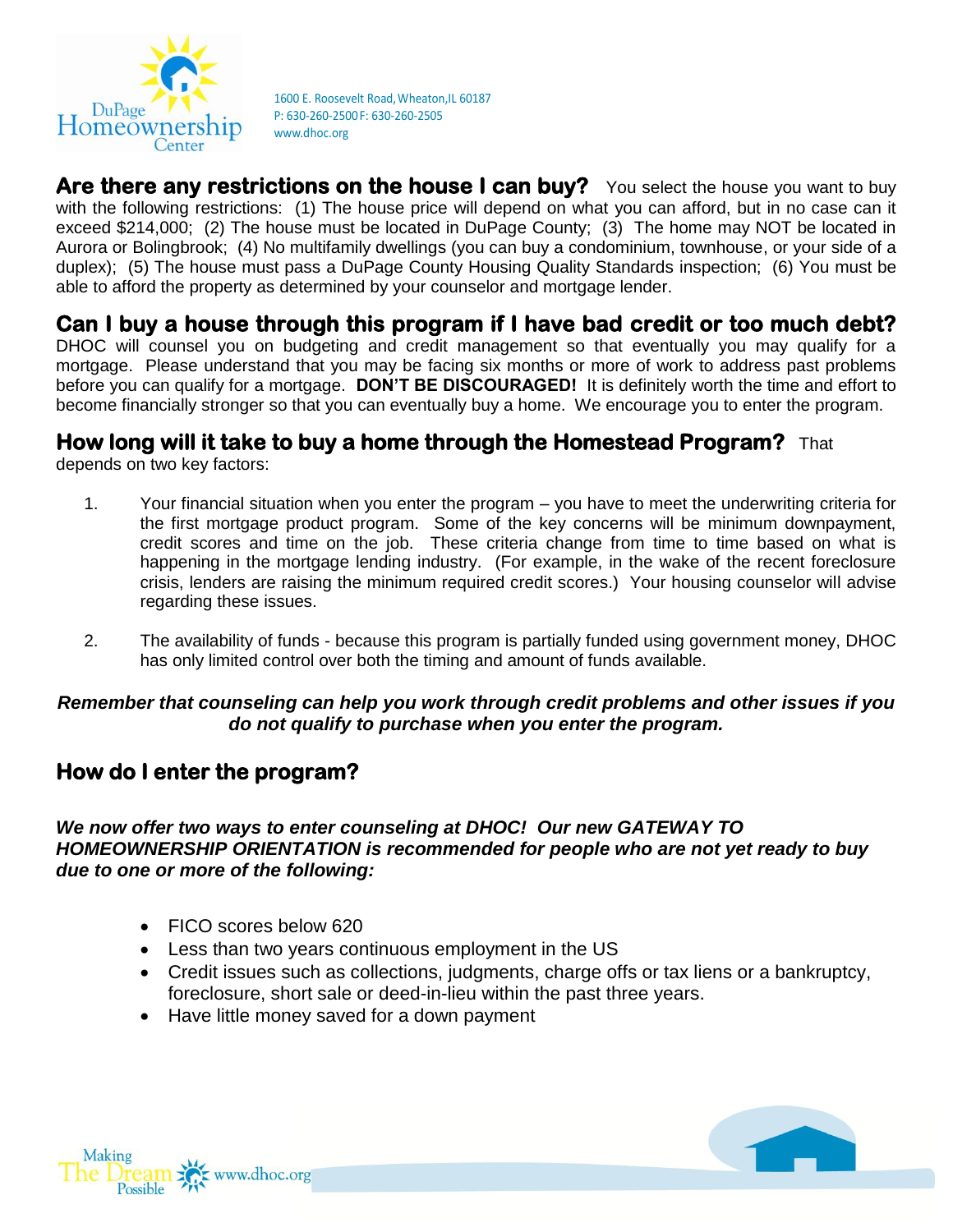

**STEP ONE:** Attend a **Gateway to Homeownership Orientation** or a DHOC **Home Buyer Education Class**. *YOU MUST ATTEND ONE OF THESE CLASSES BEFORE YOU CAN PROCEED TO THE NEXT STEPS.* All household members age 18 and over must attend the class, except adult children or senior relatives living in the home who will not be on the mortgage (although any income they receive must be disclosed to determine household program eligibility). There is a \$20.00 charge per household for the Gateway to Homeownership Orientation and \$40.00 per household for Home Buyer Education. These fees are for materials and are non-refundable.

**STEP TWO:** Obtain an Application Package at the Class.

**STEP THREE:** Read the Application Package carefully and complete ALL of the fields.

**STEP FOUR:** Assemble COPIES of the following documents:

- Federal tax returns for the past two years
- W-2s and/or 1099's for the past two years
- ‗ If self-employed, year-to-date profit-and-loss statement
- Pay stubs for the past 30 days for all household members age 18 and over
- $\equiv$  Bank statements for the past two months (all pages, all accounts)
- ‗ A check or money order for \$18 per applicant for your credit report, made payable to the DuPage Homeownership Center.

#### *Please note that we cannot accept originals and we cannot make copies for you.*

**STEP FIVE:** Submit your completed application form and documents to

DuPage Homeownership Center 1600 East Roosevelt Road Wheaton, IL 60187

You can submit your information by mail. When we receive your package, we will call you to schedule an appointment for an individual intake session. **If we cannot reach you within 30 days, we will mail your credit report payment back to you and shred your documents.**

You also can deliver your information in person to our offices most weekdays. **Please call ahead to make sure someone will be available to receive your documents – (630) 260-2500, ext. 2501.** When you hand them in, we will schedule an appointment for you to come back for an individual intake session. **REMEMBER, PLEASE CALL AHEAD BEFORE COMING SO YOU DON'T WASTE YOUR TIME!** 

**STEP SIX:** At your individual intake session, you will meet with a housing counselor who, prior to the meeting, will have reviewed your documents, obtained your credit report, assessed your initial eligibility for the program and estimated your purchasing power based on the information you provided. The counselor will develop a customized Homeownership Action Plan for you detailing a suggested course of action to help you achieve homeownership. This may include recommendations for addressing credit problems or other barriers that may be preventing you from becoming a homeowner. It also will include a list of any additional information we need from you in order for you to move forward in the program. If the counselor discovers you are not eligible for the Homestead Program, she will provide information on other resources to help you purchase a home.

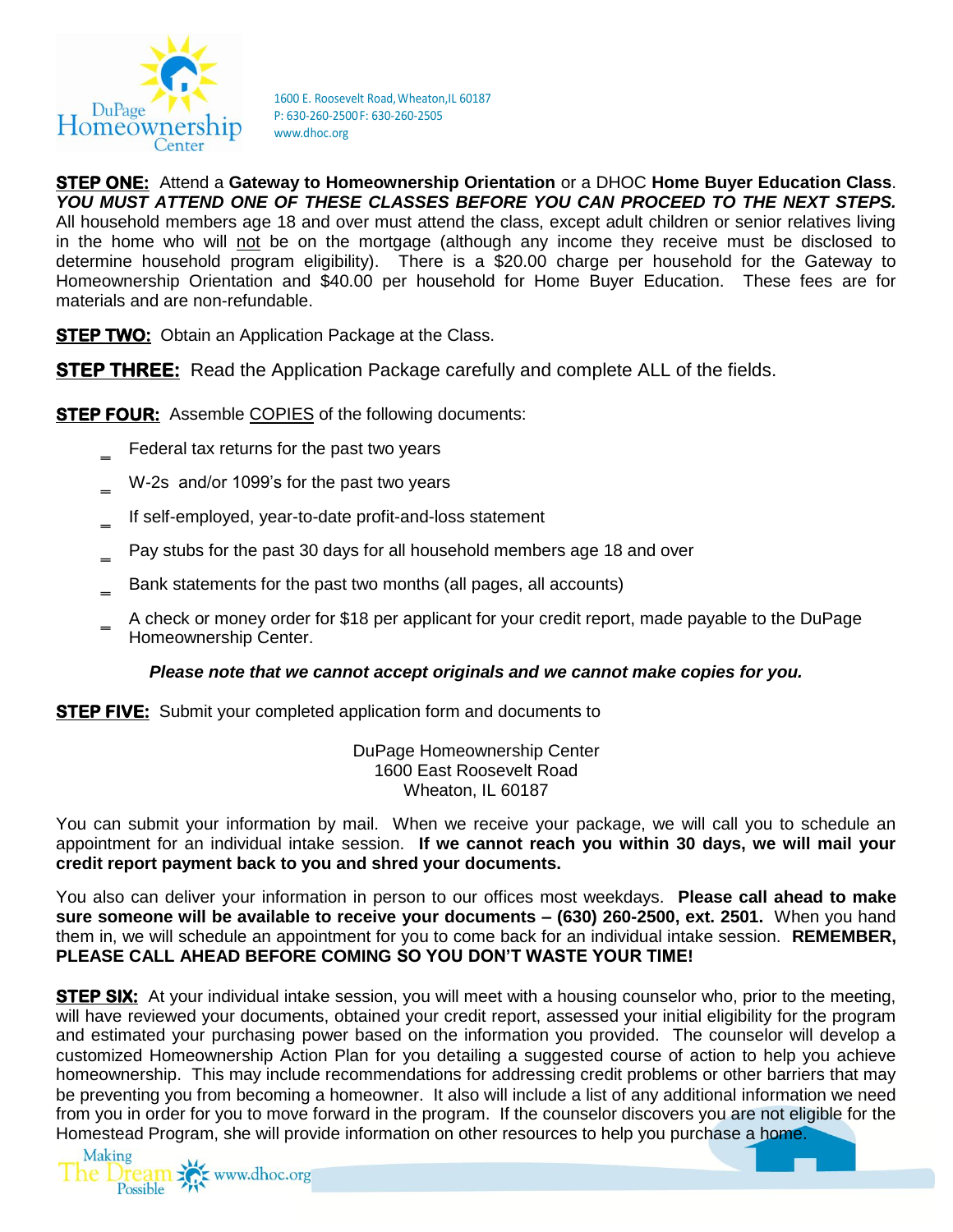

**STEP SEVEN:** You will be responsible for working on any issues identified in the Homeownership Action Plan. Your housing counselor will contact you periodically to check on your progress and you can feel free to contact her with any questions or concerns you might have. You will remain in our active client database as long as you wish while you are working on your Action Plan, provided you maintain contact with your counselor.

**STEP EIGHT:** When you have completed your Action Plan (however long that takes will depend on your individual circumstances), you will be placed in our "Market Ready" pool. If you have not completed Homebuyer Education with one year you will register to take this class to receive certification. You will then be referred to a participating Lender for pre-approval of 1<sup>st</sup> mortgage financing. (Please note: If the number of "Market Ready" clients exceeds the amount of available funds, applicants will be prioritized based on the date of their initial intake session.)

**STEP NINE:** Market ready clients attend a Homestead placement education session (either group or individual session, depending on number of clients who are ready and availability of funds) covering the specifics of the Homestead transaction before they begin shopping. Once you are preapproved for financing by a participating lender, and you have attended your placement education session, you can shop for a home.

### **Some Important DON'TS:**

- Do NOT bring originals of your personal documents. We will accept copies only.
- DO NOT ask our staff to make copies; we do not have the time or budget to do this for you.
- Do NOT leave your documents in the unsecured mailbox outside our door. We cannot be responsible for any items left outside our offices.
- Do NOT shop for a home until you are accepted into the program and PREAPPROVED for financing (see Step Nine above).

### **Questions? Call the DuPage Homeownership Center at (630) 260-2500 or visit our website at [www.dhoc.org.](http://www.dhoc.org/)**